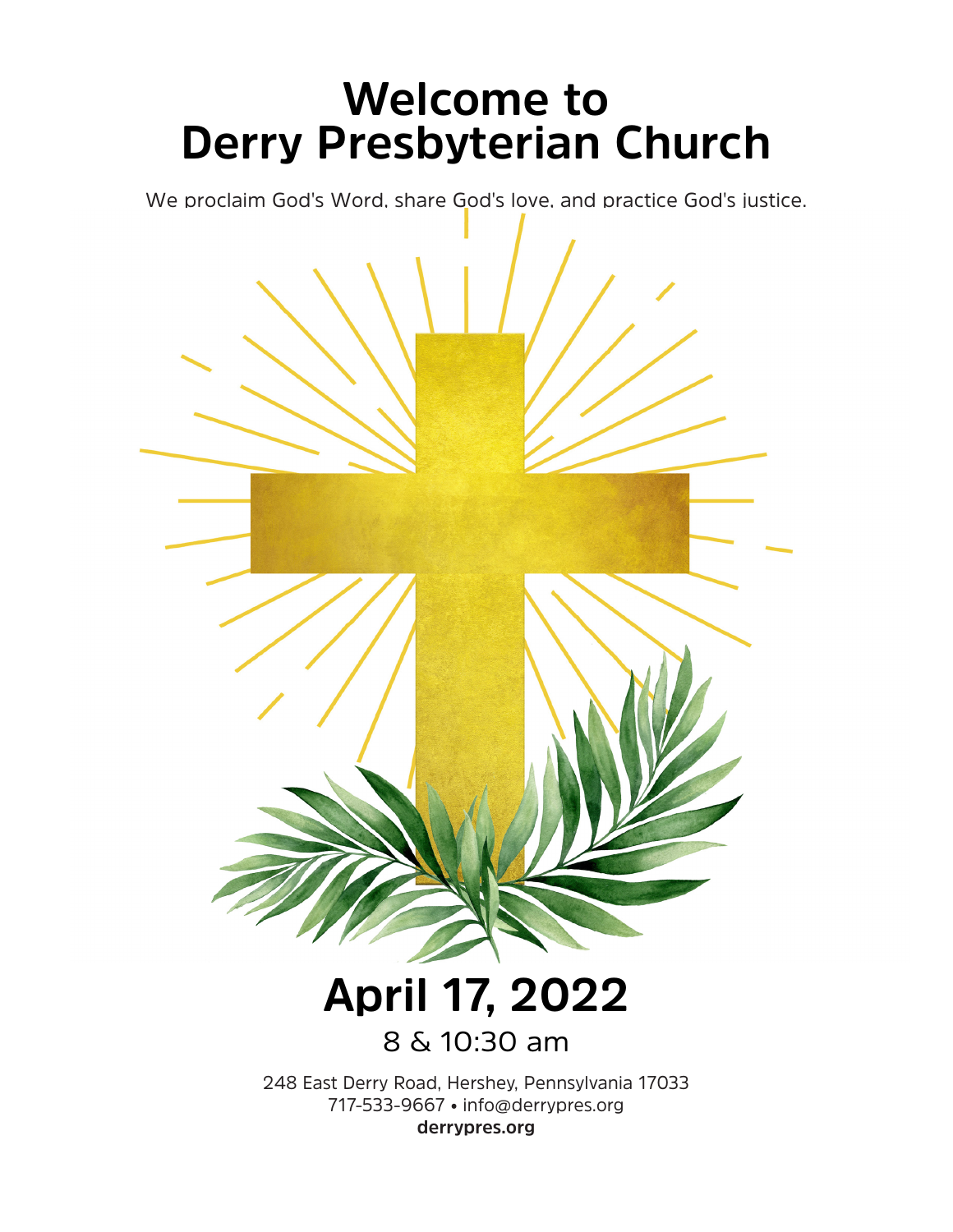**Please silence cell phones** as you prepare for worship. **Bold print** indicates congregational reading or response. **An asterisk \*** indicates to rise in body or spirit. **Offerings**: place in the wooden boxes at each of the entrances or text an amount to 844-917-3359. **New here?** Connect with us by texting Hello to 717-820-9060 or fill out a welcome card found in the pews

## Service for Easter Sunday

PRELUDE *Joyful, Joyful, We Adore Thee* arr. Tim Zimmerman Derry Festival Brass Quartet, Organ, and Timpani

**Easter Procession Arnold Sherman** Derry Ringers

**Fanfare for Easter** Robert Elmore Derry Festival Brass Quartet, Organ, and Timpani

GREETING AND ANNOUNCEMENTS THE SERVICE REV. Stephen McKinney-Whitaker

INTROIT *Myrrh Bearing Mary* David Hurd Sanctuary Choir

*Myrrh-bearing Mary from Magdala came Seeking her Jesus, with Spirit aflame; He had commanded her sickness depart, she now would thank him for newness of heart.*

*Myrrh-bearing Mary from Bethany came Seeking her Jesus who'd called her by name; There she anointed his feet and his head With precious oils that were meant for the dead.*

*Myrrh-bearing Mary to Calvary came Seeking her Jesus who hung there in shame; and as the careless and heedless passed by, hopeless and helpless she watched her Lord die.*

*Myrrh-bearing Mary to death's garden came Seeking her Jesus who'd borne the world's blame; Heartsick she stood, till she heart the Lord's voice: "Mary!" he said, "I am risen; rejoice!"* 

## CALL TO WORSHIP **CALL TO WORSHIP**

Out of the darkness of grief and despair comes a message of hope: Christ is risen. **Christ is risen, indeed.** We run to the tomb to see for ourselves. Christ is risen. **Christ is risen, indeed.** We hear a voice call our name, **We hear resurrection call our name,**  and we know our risen Lord is with us and for us now and always. Christ is risen. **Christ is risen, indeed. Alleluia!**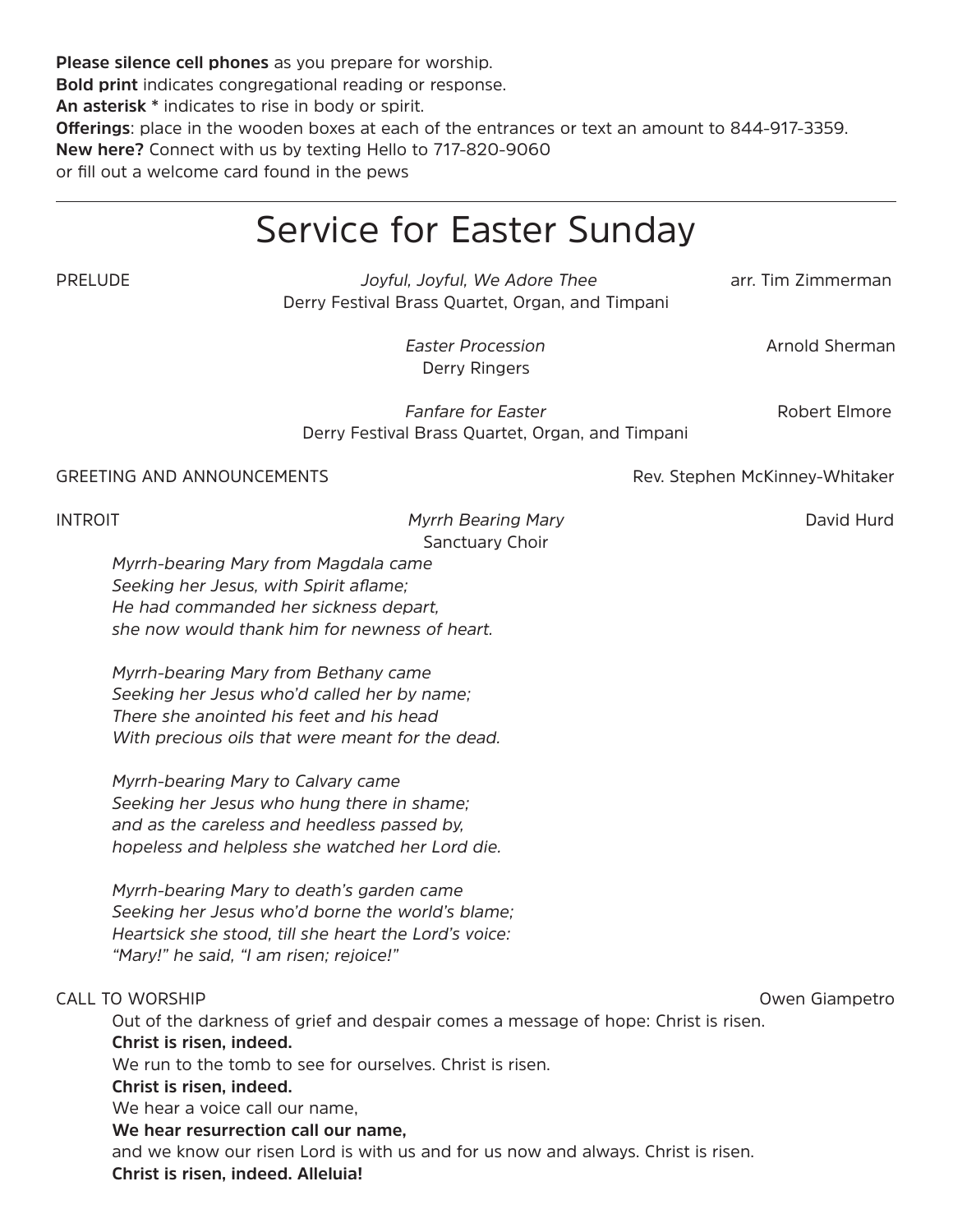\*HYMN 232 *Jesus Christ Is Risen Today arr. Cynthia Dobrinski*

| <i>*CONFESSION OF SIN</i>                                                                                                                              | Almighty God, in raising Jesus from the grave, you shattered the power of sin and death.<br>We celebrate him! But we confess we remain captive to doubt and fear, bound by ways<br>that lead to death. We come, asking you to forgive our sin and eradicate evil in the world.<br>By Your Word and Spirit, purify the good, and raise us from death to a life more abundant<br>and free. Transform us into faithful followers of Jesus Christ, the one who rules the world<br>and is head of the Church. These corporate and personal confessions we pray in the name<br>of our Risen Lord. (Continue to confess silently) | Rev. Pam Meilands      |
|--------------------------------------------------------------------------------------------------------------------------------------------------------|----------------------------------------------------------------------------------------------------------------------------------------------------------------------------------------------------------------------------------------------------------------------------------------------------------------------------------------------------------------------------------------------------------------------------------------------------------------------------------------------------------------------------------------------------------------------------------------------------------------------------|------------------------|
| <b>ASSURANCE OF GRACE</b><br>In Jesus Christ we are forgiven.                                                                                          | Christ lived, died, and was raised from the dead by the power of God<br>to save us from our sin by reconciling us to God. Christ is risen!<br>Friends, remember your baptism and believe the good news of the Gospel.                                                                                                                                                                                                                                                                                                                                                                                                      |                        |
| *RESPONSE OF PRAISE 233                                                                                                                                | The Day of Resurrection (verse 1)<br>The day of resurrection! Earth, tell it out abroad, the Passover of gladness,<br>the Passover of God. From death to life eternal, from sin's dominion free,<br>our Christ has brought us over with hymns of victory.                                                                                                                                                                                                                                                                                                                                                                  |                        |
| <b>ANTHEM (10:30)</b>                                                                                                                                  | Shout Aloud This Easter Day<br>Children's Sunday School Choir                                                                                                                                                                                                                                                                                                                                                                                                                                                                                                                                                              |                        |
| CONVERSATION WITH CHILDREN (10:30)                                                                                                                     | There is no KIWI this morning.<br>Children's activity clipboards are at the entrances to the Sanctuary.                                                                                                                                                                                                                                                                                                                                                                                                                                                                                                                    | M.E. Steelman          |
| PRAYER FOR ILLUMINATION                                                                                                                                |                                                                                                                                                                                                                                                                                                                                                                                                                                                                                                                                                                                                                            | Rev. Meilands          |
| <b>SCRIPTURE LESSON</b>                                                                                                                                | John 20:1-18                                                                                                                                                                                                                                                                                                                                                                                                                                                                                                                                                                                                               |                        |
| <b>SERMON</b>                                                                                                                                          | "The Good News of Resurrection"                                                                                                                                                                                                                                                                                                                                                                                                                                                                                                                                                                                            | Rev. McKinney-Whitaker |
| <b>ANTHEM</b><br>Christ the Lord is ris'n today, Alleluia!<br>Sons of men and angels say, Alleluia!<br>Ours the cross, the grave, the skies, Alleluia! | Christ the Lord is Risen Today<br>Sanctuary Choir, Derry Ringers, and Trumpet<br>Raise your joys and triumphs high, Sing ye heav'ns and earth rfeply,                                                                                                                                                                                                                                                                                                                                                                                                                                                                      | Mark Schweizer         |
| Love's redeeming work is done, Alleluia!<br>Fought the fight the battle won, Alleluia!<br>Hymns of praise then let us sing, Alleluia!                  | Lives again, our glorious King, Where, O death, is now thy sting?                                                                                                                                                                                                                                                                                                                                                                                                                                                                                                                                                          |                        |
| Soar we now where Christ hath led, Alleluia,<br>Following our exalted Head, Alleluia!<br>Christ hath opened paradise, Alleluia!                        | Death in vain forbids Him rise, Angels sing, and earth replies,                                                                                                                                                                                                                                                                                                                                                                                                                                                                                                                                                            |                        |